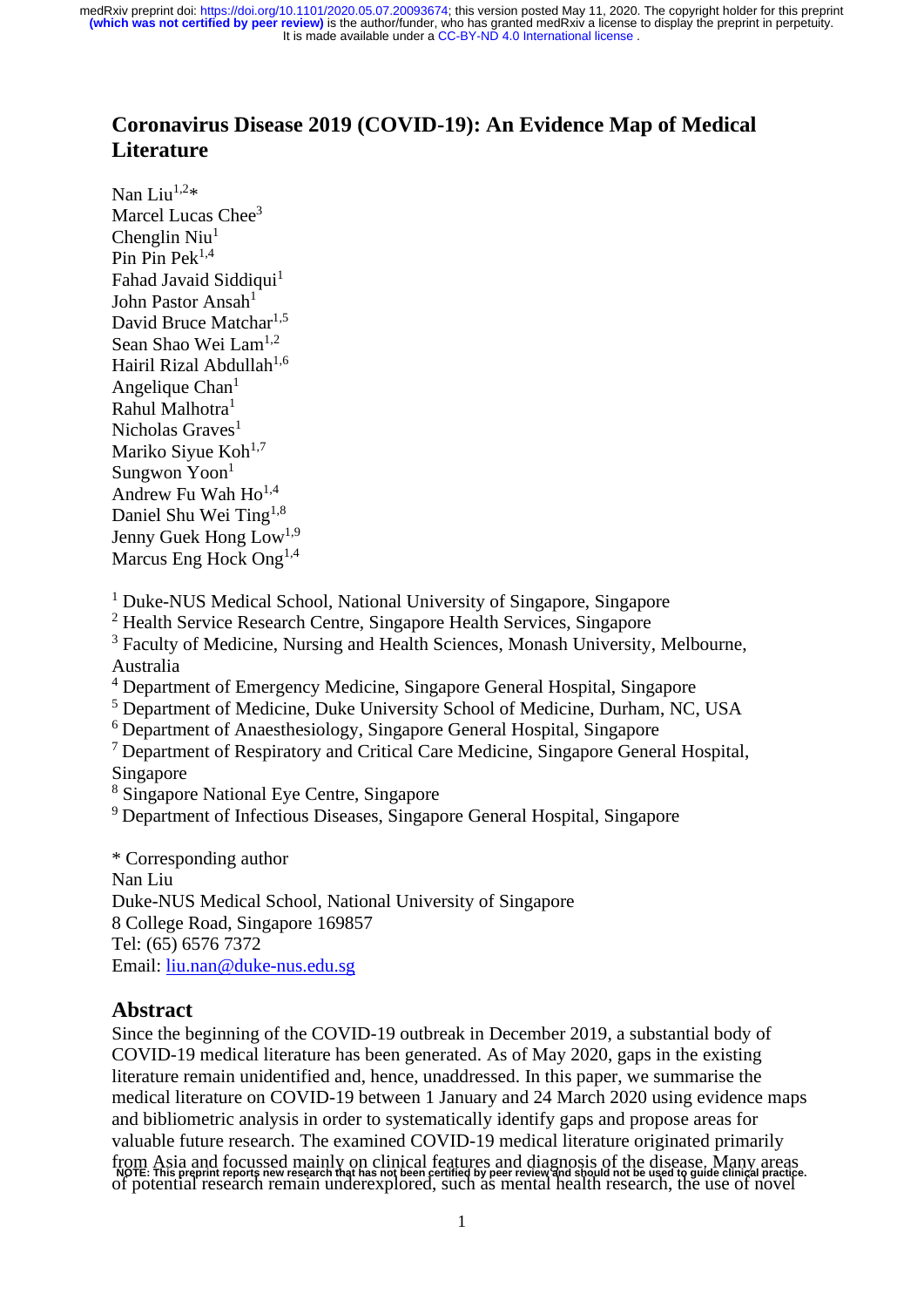technologies and artificial intelligence, research on the pathophysiology of COVID-19 within different body systems, and research on indirect effects of COVID-19 on the care of non-COVID-19 patients. Research collaboration at the international level was limited although improvements may aid global containment efforts.

# **Introduction**

On 11 March 2020, the Director-General of the World Health Organization (WHO), Dr Tedros Adhanom Ghebreyesus, declared Coronavirus disease 2019 (COVID-19) a pandemic, approximately 11 weeks after the first detected case of pneumonia of unknown aetiology in Wuhan, China was reported to the WHO Country Office in China on 31 December 2019. <sup>1</sup> As of 6 May 2020, 3,623,803 cases of COVID-19 have been reported in 209 countries and territories, including 256,880 deaths. <sup>2</sup> COVID-19 is caused by the novel betacoronavirus  $SARS-CoV-2$ , which is genetically similar to but distinct<sup>3</sup> from other coronaviruses responsible for global outbreaks such as SARS-CoV- $1^{4,5}$  and MERS-CoV.<sup>6</sup>

COVID-19 has attracted tremendous interest from researchers and clinicians worldwide, resulting in an appreciable body of COVID-19 literature being published in a relatively short period. Given the urgent need for evidence to support clinical and public health decisions, researchers have begun summarising and analysing the published literature to aggregate current evidence in the form of systematic reviews<sup>7-9</sup> and bibliometric analyses.<sup>10-12</sup> Existing bibliometric analyses $11,12$  have provided overviews of the COVID-19 research landscape. However, they primarily focus on authorship, keyword, and collaboration patterns without identifying gaps in the literature. More recent work includes a living mapping and living systematic review of randomised controlled trials (RCTs) which provides an up-to-date overview of the highest quality evidence on the prevention and treatment of COVID-19.<sup>13</sup> However, to date, there has been no investigations of current gaps and future directions in COVID-19 research of all study designs and review types.

In this paper, we summarised the medical literature on COVID-19 between 1 January and 24 March 2020 using evidence maps and bibliometric analysis in order to systematically identify gaps and propose areas for valuable future research. Evidence maps in this study were a variant of the Evidence Gap Map (EGM), which is a systematic approach to identifying and describing the research activity in a topic area or policy domain, often through a focussed study of systematic reviews.<sup>14,15</sup> EGMs have been used in a variety of research domains to characterise topic distributions and to inform priority setting in future research.<sup>15,16</sup>

# **Methods**

### **Search strategy and selection criteria**

We searched PubMed and Embase databases from 1 January to 24 March 2020 for the keywords "COVID" or "coronavirus" in the title or abstract. We used only these two terms to conduct a broad search that would ensure inclusion of the relevant literature. The search period was chosen on the premise that all articles on COVID-19 were published after the first report of the disease from the Wuhan government on 31 December 2019.<sup>1</sup> We included all English language, COVID-19 related scientific articles, reviews, clinical case reports and series, and excluded duplicate articles, editorials, news, commentaries, and opinion pieces.

## **Literature selection and data extraction**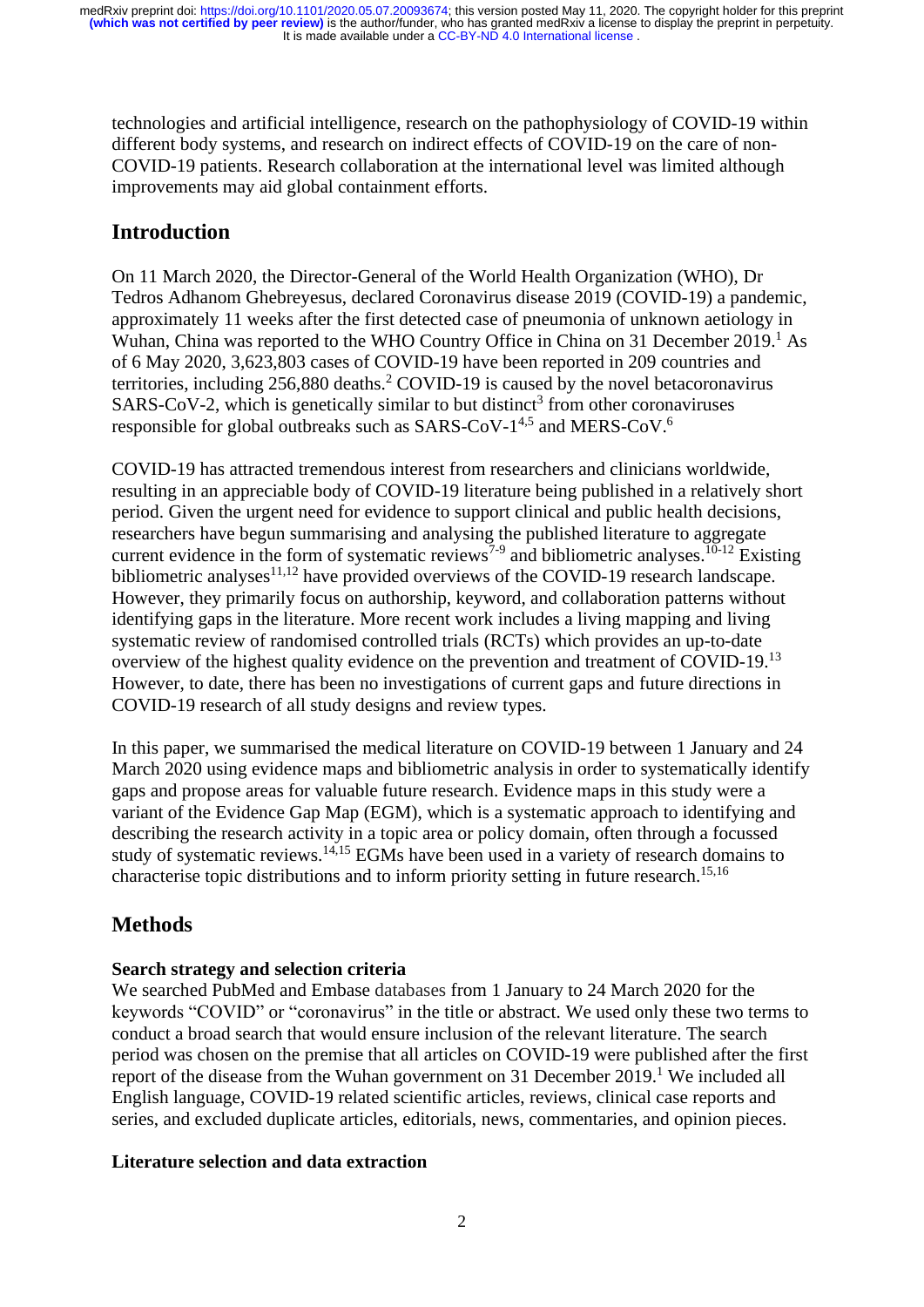All extracted literature entries were exported into Microsoft Excel for screening and selection. Between 25 March 2020 and 7 April 2020, four reviewers (NL, MLC, CN, and PPP) independently screened the titles, abstracts, and, if ambiguous, full texts for the inclusion of articles. Discrepancies were resolved through discussions among the four reviewers, and in consultation with a fifth reviewer (FJS), to reach a consensus. Subsequently, NL, MLC, CN, and PPP independently conducted information extraction from the included literature. Discrepancies were similarly resolved through discussion among the reviewers and in consultation with FJS.

#### **Bibliometric analysis**

We retrieved basic bibliometric information from online full-text articles of all included articles, including publication date, number of days from submission to online publication, country of the first affiliated institution of the first author, number of countries and institution represented by the co-authors, and number of co-authors. Citation counts were retrieved from Google Scholar on 7 April 2020. Missing data for the number of days from submission to online publication was common and was treated using pairwise deletion. Other forms of missing data were excluded from the study using listwise deletion.

We performed bibliometric analysis on the retrieved information and presented the results as median (interquartile range [IQR]), proportions, rankings, or other descriptive statistics where appropriate. Additionally, we used the Hersch index (*h*-index) to measure the combination of quality and quantity of research output. An entity (i.e. country or author) has an *h*-index of *h* when it has a maximum of *h* articles with at least *h* citations.<sup>17</sup> Trends in collaboration were analysed using cross-tabulation of international and inter-institutional collaboration; we reported the number (%) of articles that had both international and inter-institutional collaboration, only inter-institutional collaboration, and no international or inter-institutional collaboration.

All bibliometric analyses were conducted using Python version 3.8.0 (Python Software Foundation, Delaware, USA). Data of confirmed COVID-19 cases was obtained from the OurWorldInData.org dataset,<sup>18</sup> which aggregates information from daily statistics published by the European Centre for Disease Prevention and Control.<sup>2</sup>

#### **Evidence map analysis**

To generate evidence maps, we extracted additional information on the type, topic, and medical speciality of the articles. We categorised original articles into one of the following types: "Observational Research", "Interventional Research", "Protocol", "Research" (basic science research and mathematical or computerised modelling works) or "Case Reports/Series". Review articles, including narrative and systematic reviews and guidelines, were categorised as "Review".

Based on the primary focus of the articles, we classified them into one of the following topics: "Basic Science" (articles on basic science or -omics research), "Epidemiology" (including patient risk factors, epidemiological characteristics, and disease trajectory), "Clinical Features and Diagnosis" (articles on all diagnostic elements such as patient signs and symptoms and radiologic or laboratory findings, including molecular diagnosis), "Pathogenesis" (articles reporting on viral mechanisms and disease progression, including immunology), "Treatment" (articles reporting all forms of management, including vaccines), "Public Health" (articles on public health and public policy), "Media" (articles reporting social media related topics), "Technology" (articles reporting the use of technology such as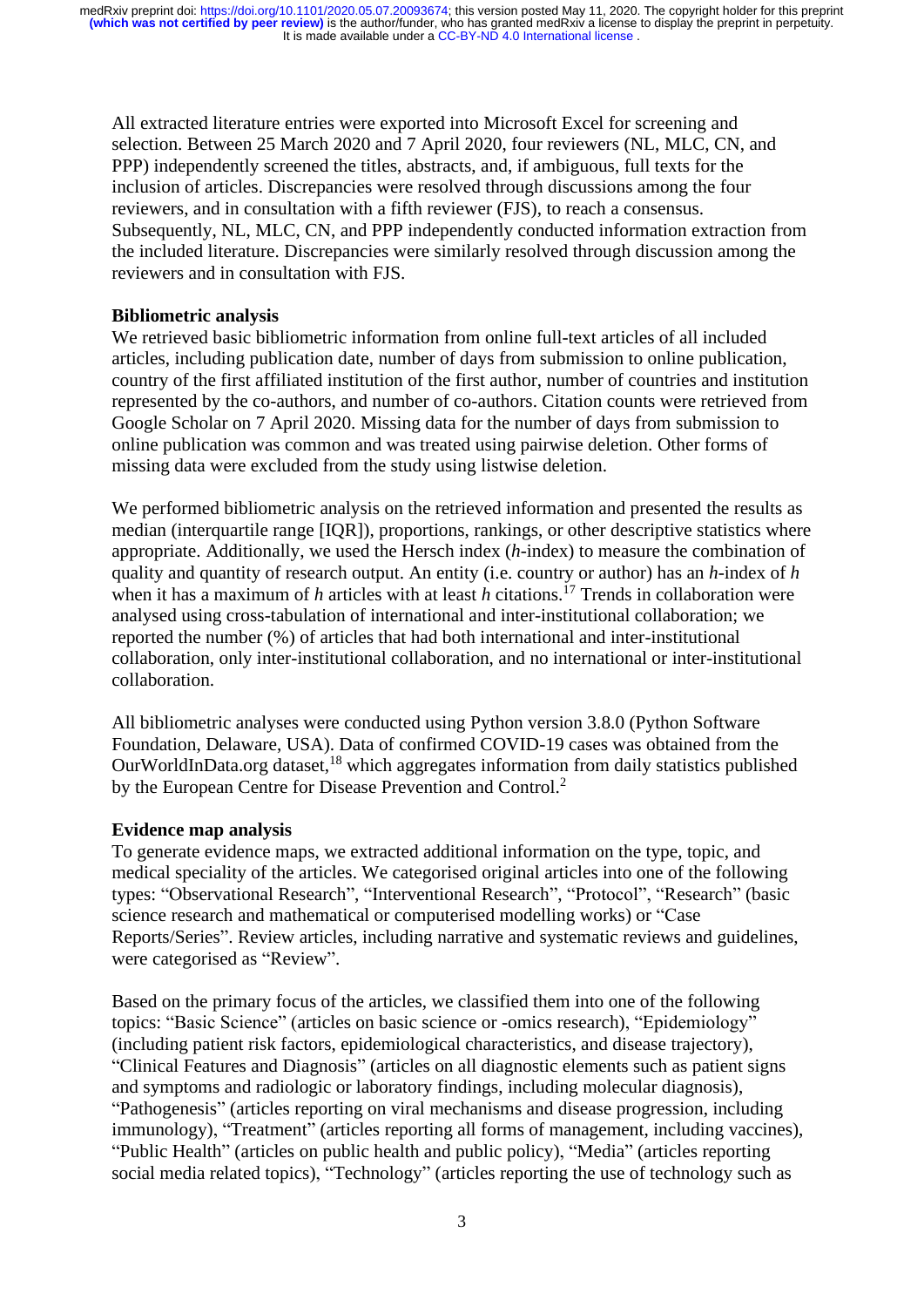artificial intelligence and smart hardware), and "Health Economics" (articles reporting costbenefit analysis, quality of life, and related topics). Articles with broad coverage of topics or without a singular focus were classified as "Overview" articles. The topics covered within each overview article were recorded and the distribution of articles covering each topic was presented.

We further classified articles into pre-determined medical specialities. As all articles on COVID-19 are related to infectious and respiratory diseases in some capacity, nonmultidisciplinary articles were classified as "Infectious and Respiratory Diseases", including respiratory medicine and internal medicine as contents of these articles were similar. Multidisciplinary articles were categorised by their primary speciality into one of the following: "Emergency and Prehospital Care", "Critical Care" (including intensive care), "Anaesthesiology", "Ophthalmology", "Dentistry", "Cardiology", "Gastroenterology" (including hepatology), "Nephrology", "Radiology", "Pathology", "Oncology", "Paediatrics", "Obstetrics and Gynaecology", "Psychiatry" (inclusive of mental health-related articles), "Preventive Medicine" (inclusive of public health), and "Family Medicine" (inclusive of general practice-related articles).

To summarize the landscape of current COVID-19 research, several tables were created based on the cross-tabulation of article topic with article types, specialities, and continent of origin. The proportion of papers of a certain topic between two continents was compared using the chi-square test. Statistical significance was set at  $p<0.05$ .

### **Role of the funding source**

The funder of the study had no role in study design, data collection, data analysis, data interpretation, or writing of the report. The corresponding author (NL) had full access to all the data in the study and had final responsibility for the decision to submit for publication.

# **Results**

The search between 1 January and 24 March 2020 yielded 1703 articles, of which 550 articles (32·3%) met the inclusion criteria for analysis. Figure 1 illustrates the details of the selection process.

## **Bibliometric features**

Articles were published online over a period of exactly ten weeks from 14 January 2020 to 23 March 2020, with no included articles published on 24 March. The number of new articles per week increased steadily over the first nine weeks from one in the first week to 119 in the ninth week, dropping to 75 new articles in the final week from 17 to 23 March. Articles for which publication time data was available (*n=*373, 67·8%) had a median duration of eight days from submission to online publication (IQR: 4-16). The *h*-index for all 550 included articles was 57, with a cumulative total of 17450 citations.

First authors of the articles were from 33 countries (Figure 2). China produced the highest output with 323 articles (*h*-index=48), followed by the United States of America (USA) with 59 articles (*h*-index=16). However, 18 of the 33 countries (54·5%) published three or fewer articles.

As of 24 March 2020, articles from Asia (*n*=394), North America (*n*=73), and Europe (*n*=71) represented  $71.6\%$ ,  $13.3\%$ , and  $12.9\%$  of all articles (Figure 3(a)), respectively, while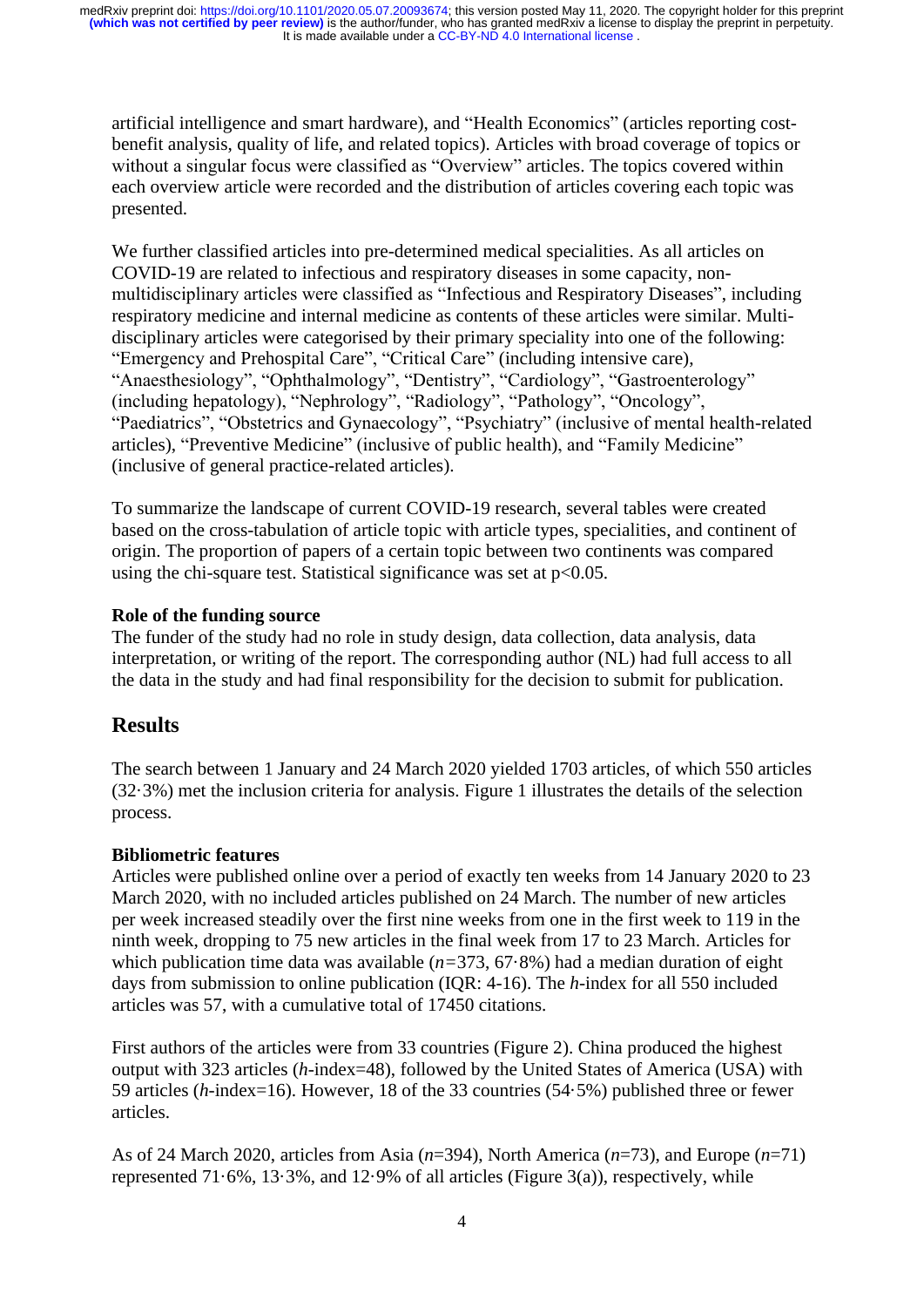confirmed COVID-19 cases from these same continents represented 33·6%, 13·1%, and 51·0% of 377261 global cases (Figure 3(b)), respectively.

Overall, 183 (33·3%) articles were written by authors from a single institution in one country, 231 (42·0%) articles were written by authors from multiple institutions within one country, while only 136 (24.7%) articles had collaboration between multiple institutions from multiple countries. Articles had a median of six co-authors (IQR: 4-10), including the first author and regardless of institution or country.

#### **Evidence maps**

Figures 4 and 5 show the distributions of article topics by article type, continent of origin, and clinical speciality.

According to article topic alone, clinical presentation and diagnosis was the most common  $(40.2\%)$ , followed by epidemiology  $(19.8\%)$ , basic science  $(11.3\%)$ , treatment  $(9.1\%)$ , pathogenicity (7 $\cdot$ 1%), overview (6 $\cdot$ 0%), public health (5 $\cdot$ 5%), technology (0 $\cdot$ 9%), and media (0·2%). No articles focussed on health economics. By article type alone, general research papers comprising mainly epidemiological or virologic studies were the most common (30·0%), followed by case reports/series (23·1%), observational research (22·9%) and review papers (22·7%). There were few articles on trial protocols (*n*=4, 0·7%) and interventional research (*n*=3, 0·5%), of which only one study was conducted *in vivo*.

By article topic and type (Figure  $4(a)$ ), case reports/series on clinical features and diagnosis (*n*=117, 21·2%) were the most common, followed by general epidemiological research (*n*=77, 14·0%) comprising mainly of studies that modelled disease trajectory. Observational research on clinical features and diagnosis (*n*=68, 12·4%) and general research on basic science  $(n=60, 10.9\%)$  were also common. There were 33 review papers classified as overview papers, which were further analysed to elucidate the topics covered (Figure 6). Most overview papers shared similar topics, including clinical features and diagnosis, epidemiology, treatment, pathogenicity, and public health. Only five out of 33 overview papers reported on basic science.

According to the evidence map in Figure 4(b) which analysed article topic and continent of origin, papers on clinical features and diagnosis published in Asia were the most common (*n*=186, 33·8%). Moreover, the proportion of articles reporting on clinical features and diagnosis within articles from Asia (186/394, 47·2%) is significantly higher than the proportion of such articles from North America (19/73, 26·0%), and Europe (15/71, 21·1%), with both p-values being less than 0.01. However, for the topic of epidemiology, the proportions of articles from Europe  $(21/71, 29.6\%, p=0.01)$  and North America (19/73, 26·0%, p=0·07) were higher compared to Asia (65/394, 16·5%).

In terms of the primary speciality of articles, articles on infectious and respiratory diseases predominated  $(n=61.6\%)$ , followed by articles with primary specialities of preventive medicine (*n*=70, 12·7%), radiology (*n*=62, 11·2%), and paediatrics (*n*=21, 3·8%). As shown in Figure 5, apart from articles on infectious and respiratory diseases, articles on radiological features and diagnosis were the most common  $(n=61, 11.1\%)$ , followed by preventive medicine articles on epidemiology (*n*=46, 8·4%) and public policy (*n*=15, 2·7%) and articles on clinical features and diagnosis in paediatric patients (*n*=16, 2·7%) and obstetric and gynaecological patients (*n*=9, 1·6%). All other specialities not reported above were lacking in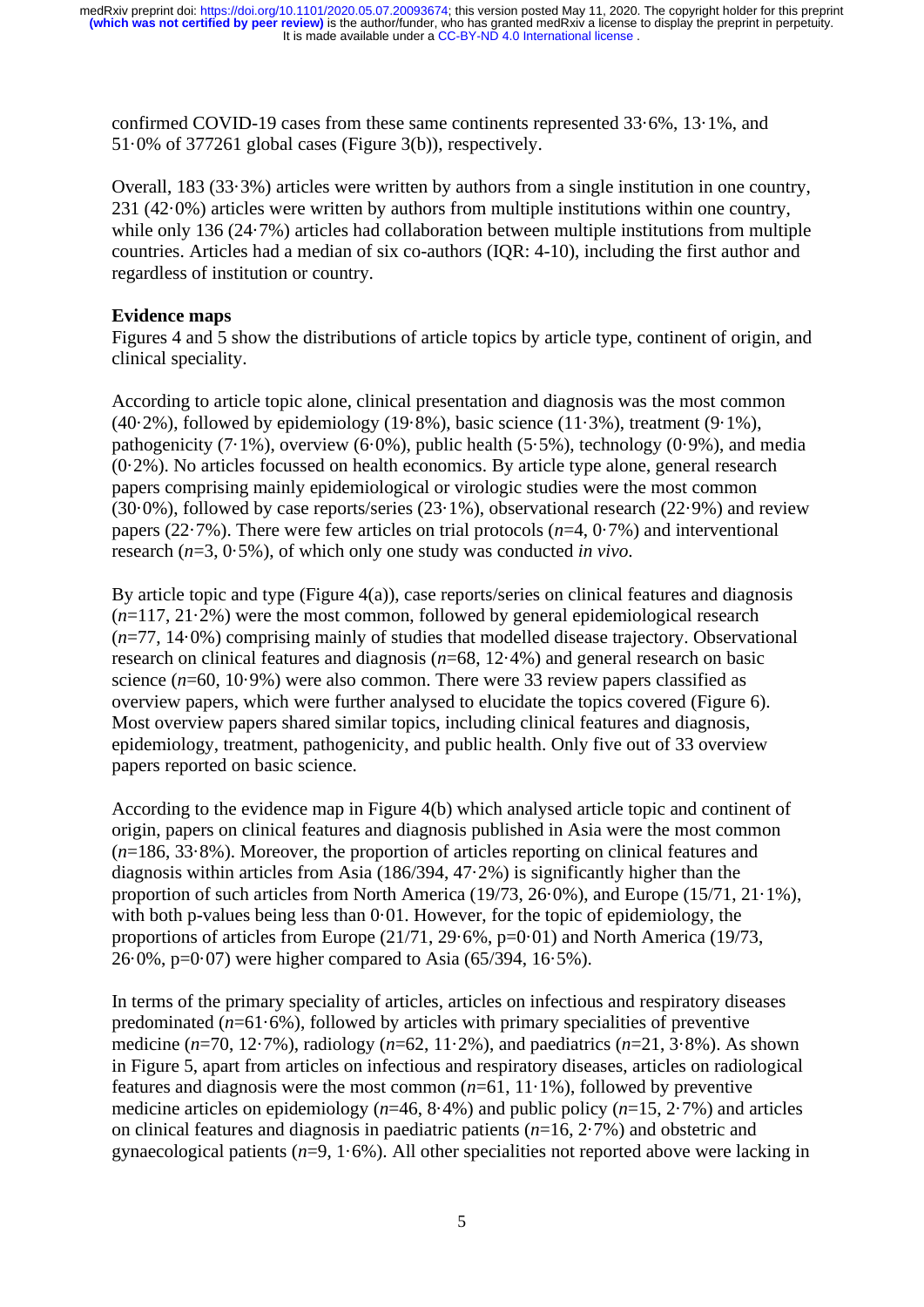articles, having three or fewer articles on clinical features and diagnosis and, apart from critical care, two or fewer articles on treatment.

## **Discussions**

Since the outbreak of COVID-19 in December 2019, more than 1200 relevant articles (as of 24 March 2020) have been published in scientific journals, of which 767 were editorials, commentaries, news, and opinions. Additionally, as of 6 May 2020, 2830 preprints have been archived in medRxiv (2255) and bioRxiv (575) servers. COVID-19 has garnered research interest faster than any other pandemic in history, possibly due to its high transmissibility<sup>19</sup> fuelled by global interconnectivity; there were fewer articles on SARS and MERS combined within a year after their initial outbreaks than COVID-19 articles within the first three months of its discovery.<sup>20,21</sup> Not surprisingly, one of the first reports<sup>22</sup> on clinical features of patients infected with COVID-19 had attracted 1411 citations within two months of publication; its citations reached 3845 by 6 May 2020.

While there was a large number of articles on epidemiological characteristics and clinical features and diagnosis of COVID-19 patients, there was a dearth of papers within our search period that reported findings from RCTs on drugs and treatments; only one clinical trial was conducted on human subjects.<sup>23</sup> This is likely due to our search period ending on 24 March 2020, which is considered early in the pandemic. As such, there was insufficient time to design, approve, and execute such trials. Furthermore, we did not search clinical registries such as ClinicalTrials.gov, which indexes clinical trials globally, as the focus of our study was published literature. From the time since our analysis, we observed an increased number of clinical trials and protocols being published and summarised.<sup>13</sup>

Another observation is the paucity of technology-related articles in the COVID-19 medical literature. While digital technologies such as artificial intelligence (AI), big data, and the internet have positively impacted public health intervention strategies<sup> $24$ </sup> and shown promising applications in infectious disease contexts, $2<sup>5</sup>$  few have looked into their applications in COVID-19 research. Despite the straightforward application of AI technology (in particular, deep learning)<sup>26</sup> in analysing medical images, there was only one such study on chest computed tomography (CT) within articles on radiology.<sup>27</sup> Furthermore, despite the high volume of articles on epidemiology, current literature mainly adopted traditional techniques<sup>28</sup> to analyse COVID-19 dynamics<sup>29-31</sup> and forecast trends in the COVID-19 pandemic<sup>32</sup> and its trajectory.<sup>33</sup> Traditional statistical methods rely heavily on underlying assumptions which do not apply to medical data which are multidimensional, dynamic, and highly nonlinear as unpredictable human-environment interactions are involved. <sup>25</sup> More robust and complex modelling has many promising public health applications in COVID-19, $34$  with similar methods already validated in tuberculosis and gonorrhoea epidemic control<sup>35</sup> and malaria policy.<sup>36</sup> The utility of such models extends to lesser investigated areas in COVID-19 research including social media and public reaction analysis.<sup>37,38</sup>

As observed in our evidence maps on topic and speciality, apart from articles which focussed primarily on infectious and respiratory diseases, there have been substantial works in preventive medicine and radiology, as well as some articles from population-specific specialities such as paediatrics and obstetrics and gynaecology. However, few articles are seen in all other specialities, leaving obvious gaps in research. For instance, acute kidney and cardiac injury were among the top adverse clinical complications observed in COVID-19 patients with severe disease,<sup>22</sup> which should prompt more research on the pathophysiology of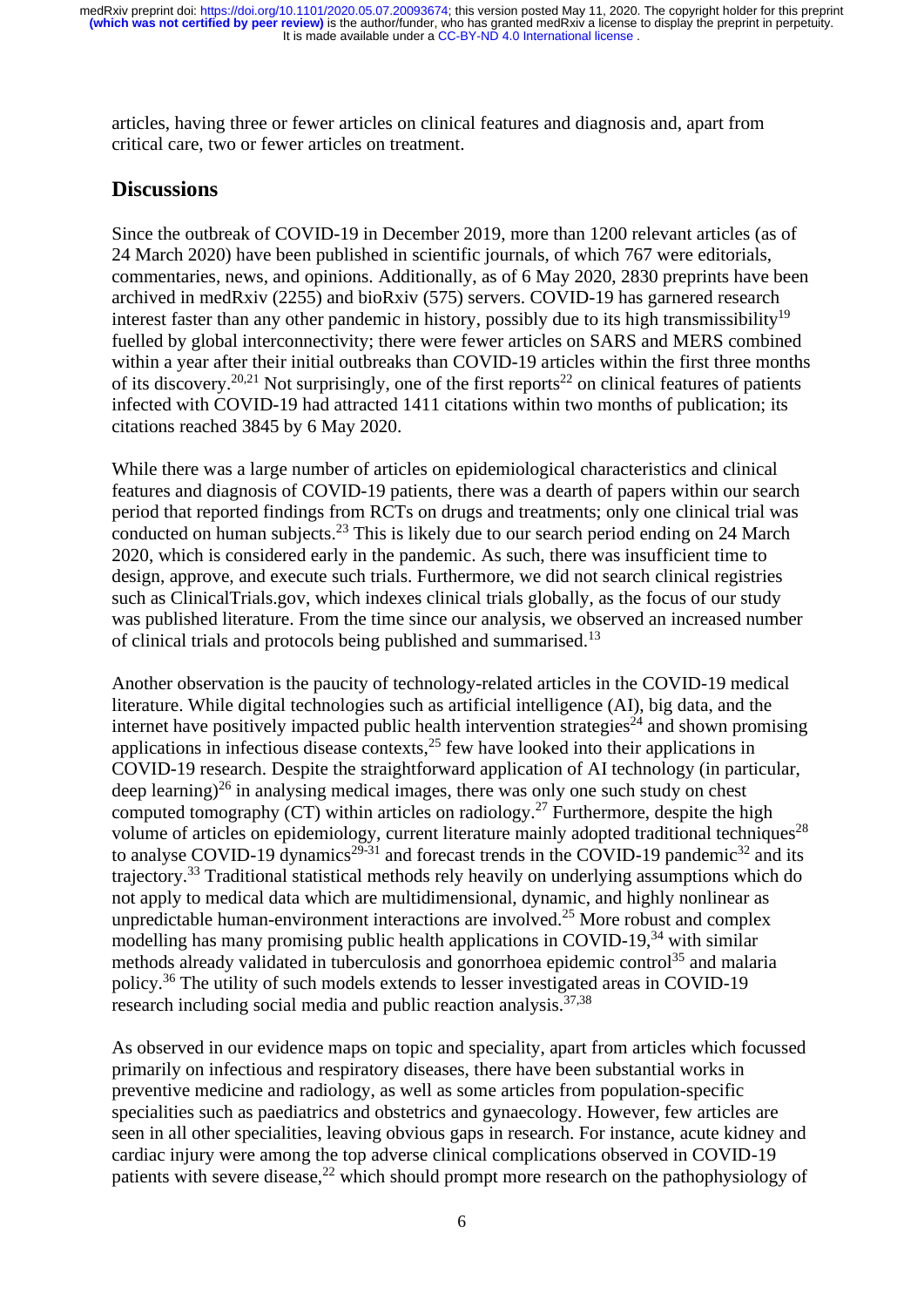disease within specialities like cardiology, nephrology, and critical care where research is currently sparse. Furthermore, with community clinics, emergency medical services, and emergency departments experiencing a surge in patients, research into the efficient allocation of resources, such as adaptive bed management and operation scheduling, is much needed.

Health care workers have been confronted with unprecedented levels of morbidity and mortality, as well as the constant threat of being exposed to the virus. Quarantine, a common public health measure globally in this pandemic, has significant psychological impacts on those affected.<sup>39</sup> Also, COVID-19 patients and their families can face undue stress as a result of self-blame, fear of transmitting the virus, and uncertainties regarding their health. These are just a few of a multitude of factors that contribute to high psychological stress in persons with and without COVID-19. Regrettably, one of the first research articles exploring the mental health of health care workers in this pandemic was only published at the end of our study's inclusion period.<sup>40</sup> While other viewpoints,<sup>41,42</sup> guidelines,<sup>43</sup> and research<sup>44</sup> on mental health have subsequently surfaced, mental health and psychiatry in all populations remain grossly underrepresented even within the latest literature. Other major clinical settings to explore include but are not limited to neurology,<sup>45</sup> anaesthesiology, $46$  cancer, $47$  pathology, and geriatrics. It is also important to note that the impact of this pandemic extends beyond COVID-19 patients, <sup>48</sup> highlighting the importance of providing high-quality, equal, and continuous care to non-COVID-19 patients. Research should thus be done to quantify the severity and extent to which medical and social care for patients with subacute or chronic conditions have been affected, as well as to uncover other unintended consequences on non-COVID-19 patient care.

Our analysis revealed that the submission-to-publication time for COVID-19 articles was much shorter than normal, indicating an accelerated peer-review process. Numerous journals have prioritised COVID-19-related research, giving clinicians, researchers, and the public quicker access to peer-reviewed articles. While this phenomenon is encouraging and a testament to the swift response of the scientific community, acceleration of the peer-review process can potentially lead to cursory reviewing and lax publication standards from journals and hasty publication by authors; consequently, the integrity of research may be compromised.<sup>49</sup> The undesirable consequences associated with accelerated publication have already surfaced in recent, potentially misleading studies which reported on the positive effects of hydroxychloroquine in COVID-19.<sup>50-52</sup> Despite the poor study design of these articles<sup>53-55</sup> and potential cardiotoxicity of hydroxychloroquine,<sup>56</sup> there was an increase in public demand for hydroxychloroquine following endorsements of its use in COVID-19 treatment.<sup>57</sup> Editors, reviewers, and authors alike have the responsibility of maintaining the integrity of the peer-review process, despite the need for accelerated publication during this crucial period.

With the increasing proportion of global cases in Europe and North America both during and after our period of analysis, the predominance of articles originating from Asia particularly articles on clinical features and diagnosis — necessitates additional research and evidence from these continents. In the period after our analysis, we observed an increasing number of new articles and preprints from continents other than Asia, although this trend was not captured in our analysis. Cross-country collaborations and initiatives have been limited based on our analysis, despite their essential role in facilitating multi-site clinical trials and patient data sharing. A heartening example is seen in the formation of an international consortium (4CE) consisting of 96 hospitals across 5 countries<sup>58</sup>, in which harmonised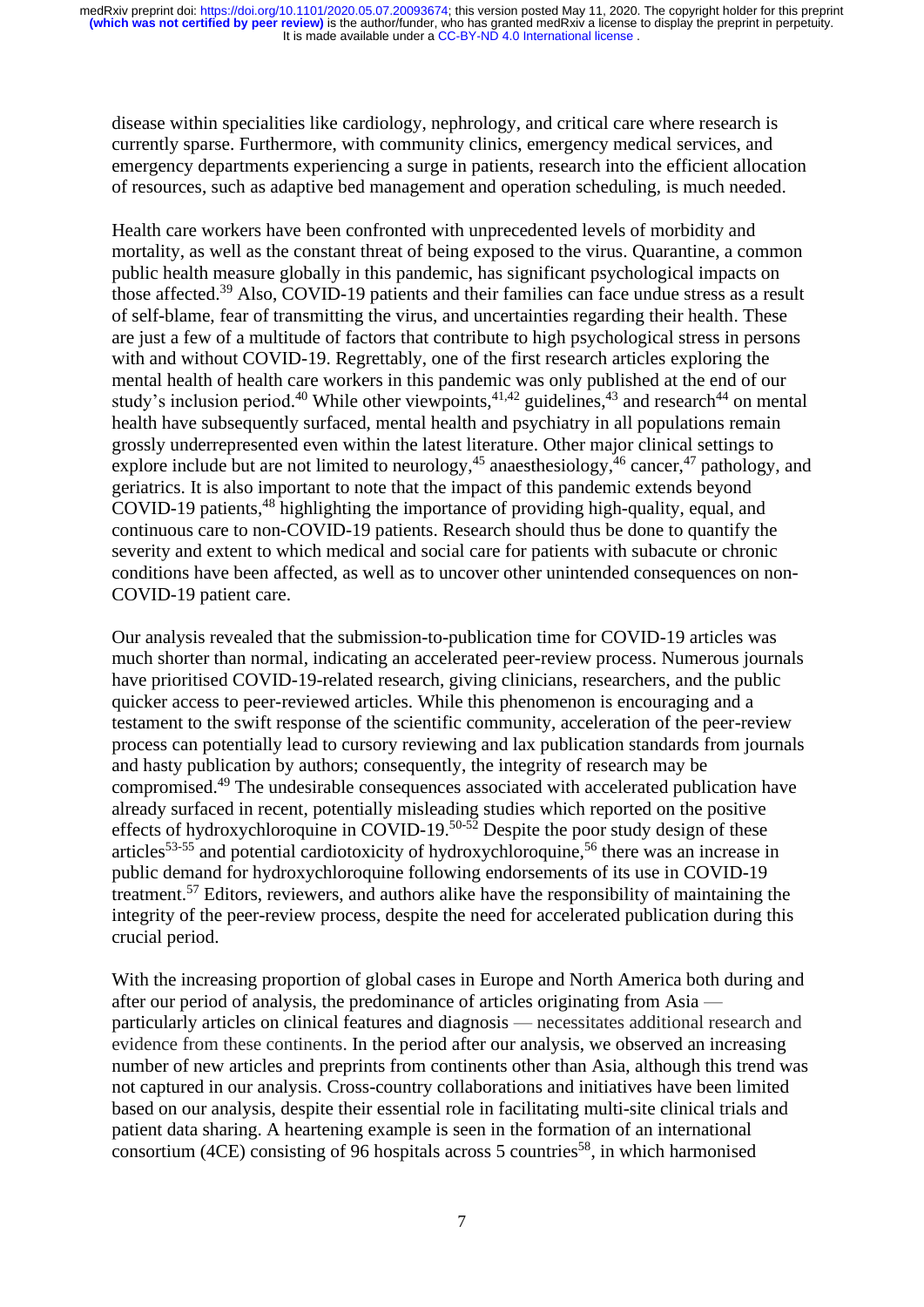electronic health record (EHR) data were analysed locally and converted to a shared aggregate form to analyse and visualise regional differences and global commonalities.

With increased understanding of COVID-19, new challenges have also emerged. Unlike SARS, many COVID-19 patients are mildly symptomatic or even asymptomatic<sup>59</sup>, which makes screening and identification of cases extremely difficult and leaves the public at risk of infection. The gold standard test based on reverse transcriptase-polymerase chain reaction (RT-PCR) is accurate but is time-consuming, while alternative rapid test kits are fast and make point-of-care diagnosis possible but have shown disappointing performance to date. In general, the current diagnostic tools and technologies are not readily available for large-scale, population-based screening of COVID-19, leaving much room for future research.

Besides those discussed, there are still many unknowns that will require investments from both public and private entities to resolve. For instance, to what extent will a vaccine slow the spread COVID-19? Are repeated infections possible and, if so, how long after the first infection? What is the quality of life among survivors with severe disease? What are effective public health measures at the national and international levels that can retard SARS-CoV-2 transmission while minimising the impact on global citizens and the global economy? Are current infection control measures in prehospital and hospital settings sufficient and, if not, how can they be improved? We should note that the damage of COVID-19 has propagated far beyond the healthcare sector into almost all other industries. Furthermore, while conditions in some countries are beginning to ease, conditions in others are deteriorating. With the evidence maps investigated in our study, we hope to unveil some of the critical gaps and blind spots within the initial body of COVID-19 research and provide meaningful direction for future research.

#### **Limitations**

There are several limitations to our study. Firstly, our search period did not fully encapsulate the period in which the majority of COVID-19 cases shifted from China to Europe and the USA. Therefore, the results do not fully describe the most recent research landscape due to the exclusion of newly published articles. Furthermore, we did not search other databases such as ClinicalTrials.gov, which would have excluded most clinical trial protocols. Also, only English language articles were analysed which resulted in the exclusion of articles from China — a substantial source of early COVID-19 literature. Lastly, the exclusion of non-peer reviewed research (those archived in medRxiv and bioRxiv) in our analysis may have neglected some new evidence but ensured the inclusion of only scientific results that have undergone peer review.

### **Conclusions**

COVID-19 research is only in its nascent phase, but a large volume of research articles has already been published. However, there are still knowledge gaps in the literature that have yet to be filled. Of particularly concern and urgency are the effects of COVID-19 on the mental health of health care workers, patients, and other populations. Other underexplored areas of research include the pathophysiology of COVID-19 within different body systems and populations, the use of novel technologies such as artificial intelligence in forecasting trends and improving prevention and intervention strategies, and the indirect effects of the pandemic on the care of non-COVID-19 patients. We opine that the systematic identification and filling of such gaps in the literature will be vital in informing and shaping effective, evidence-based governmental policies and healthcare practices, which can translate to improved outcomes.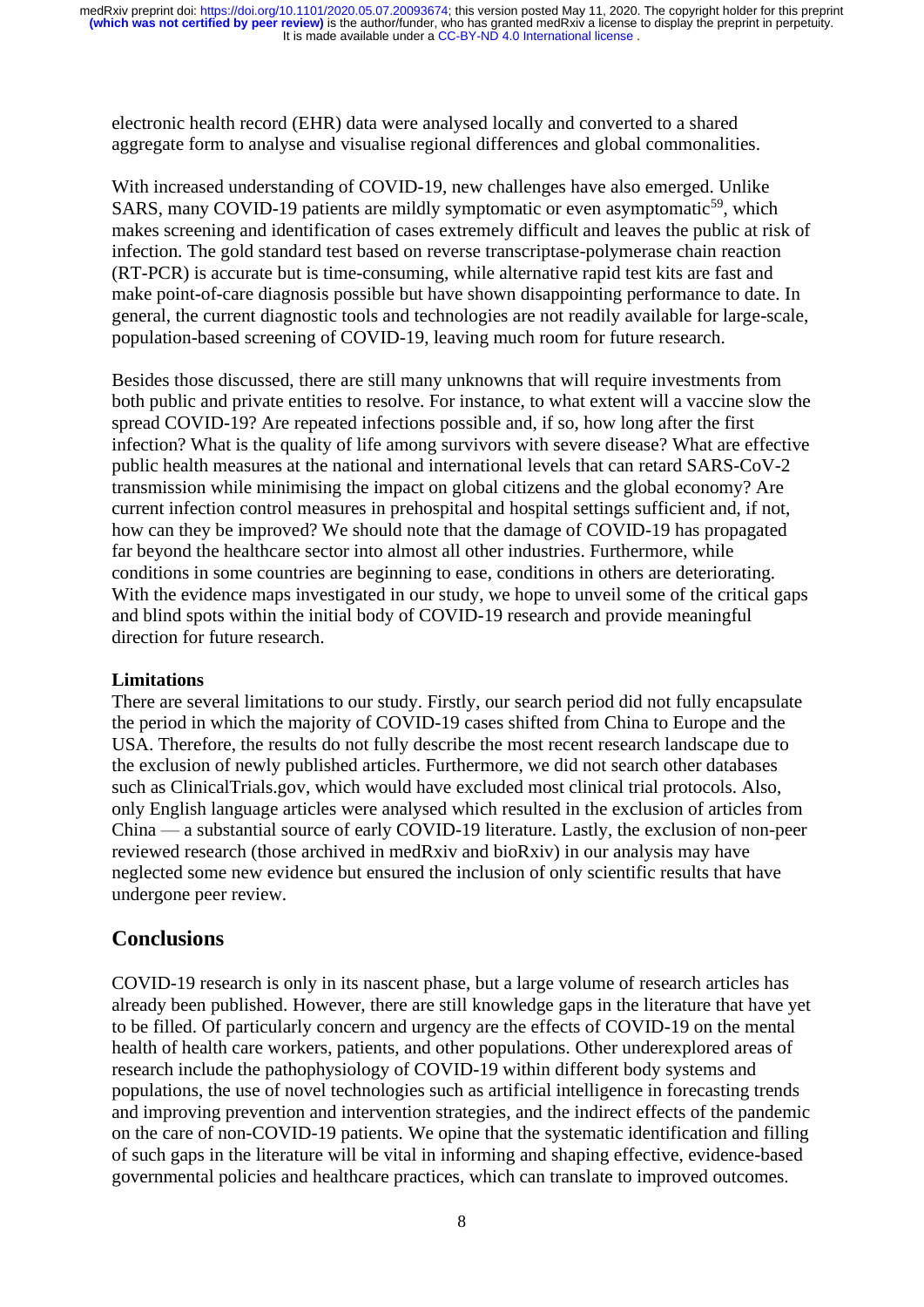#### **Contributors**

NL conceived and designed the study. NL, MLC, CN, and PPP screened and reviewed the articles and extracted paper information, which were verified by FJS. NL, MLC, CN, PPP, and FJS planned the formal analyses and drafted the manuscript. MLC and CN analysed the data. All authors made substantial contributions to results interpretation and critical revision of the manuscript. All authors approved the final manuscript.

### **Declaration of interests**

We declare no competing interests.

## **Funding**

This work was supported by the Duke-NUS Signature Research Programme funded by the Ministry of Health, Singapore.

# **References**

1. World Health Organization. WHO Timeline - COVID-19. https://www.who.int/newsroom/detail/27-04-2020-who-timeline---covid-19 (accessed 27/04/2020.

2. Publications & Data: European Centre for Disease Prevention and Control. ecdc.europa.eu: European Centre for Disease Prevention and Control.

3. Lu R, Zhao X, Li J, et al. Genomic characterisation and epidemiology of 2019 novel coronavirus: implications for virus origins and receptor binding. *The Lancet* 2020; **395**(10224): 565-74.

4. Ksiazek TG, Erdman D, Goldsmith CS, et al. A novel coronavirus associated with severe acute respiratory syndrome. *N Engl J Med* 2003; **348**(20): 1953-66.

5. Zhong NS, Zheng BJ, Li YM, et al. Epidemiology and cause of severe acute respiratory syndrome (SARS) in Guangdong, People's Republic of China, in February, 2003. *Lancet* 2003; **362**(9393): 1353-8.

6. Zaki AM, van Boheemen S, Bestebroer TM, Osterhaus ADME, Fouchier RAM. Isolation of a Novel Coronavirus from a Man with Pneumonia in Saudi Arabia. *New England Journal of Medicine* 2012; **367**(19): 1814-20.

7. Park M, Cook AR, Lim JT, Sun Y, Dickens BL. A Systematic Review of COVID-19 Epidemiology Based on Current Evidence. *J Clin Med* 2020; **9**(4).

8. Cortegiani A, Ingoglia G, Ippolito M, Giarratano A, Einav S. A systematic review on the efficacy and safety of chloroquine for the treatment of COVID-19. *J Crit Care* 2020.

9. Rodriguez-Morales AJ, Cardona-Ospina JA, Gutiérrez-Ocampo E, et al. Clinical, laboratory and imaging features of COVID-19: A systematic review and meta-analysis. *Travel medicine and infectious disease* 2020: 101623-.

10. Marx W, Schier H, Wanitschek M. Citation analysis using online databases: Feasibilities and shortcomings. *Scientometrics* 2001; **52**(1): 59-82.

11. Lou J, Tian SJ, Niu SM, et al. Coronavirus disease 2019: a bibliometric analysis and review. *Eur Rev Med Pharmacol Sci* 2020; **24**(6): 3411-21.

12. Chahrour M, Assi S, Bejjani M, et al. A Bibliometric Analysis of COVID-19 Research Activity: A Call for Increased Output. *Cureus* 2020; **12**(3): e7357.

13. Boutron I, Chaimani A, Devane D, et al. Interventions for preventing and treating COVID-19: protocol for a living mapping of research and a living systematic review. 8/04/2020 ed: Zenodo; 2020.

14. Snilstveit B, Vojtkova M, Bhavsar A, Stevenson J, Gaarder M. Evidence & Gap Maps: A tool for promoting evidence informed policy and strategic research agendas. *Journal of clinical epidemiology* 2016; **79**: 120-9.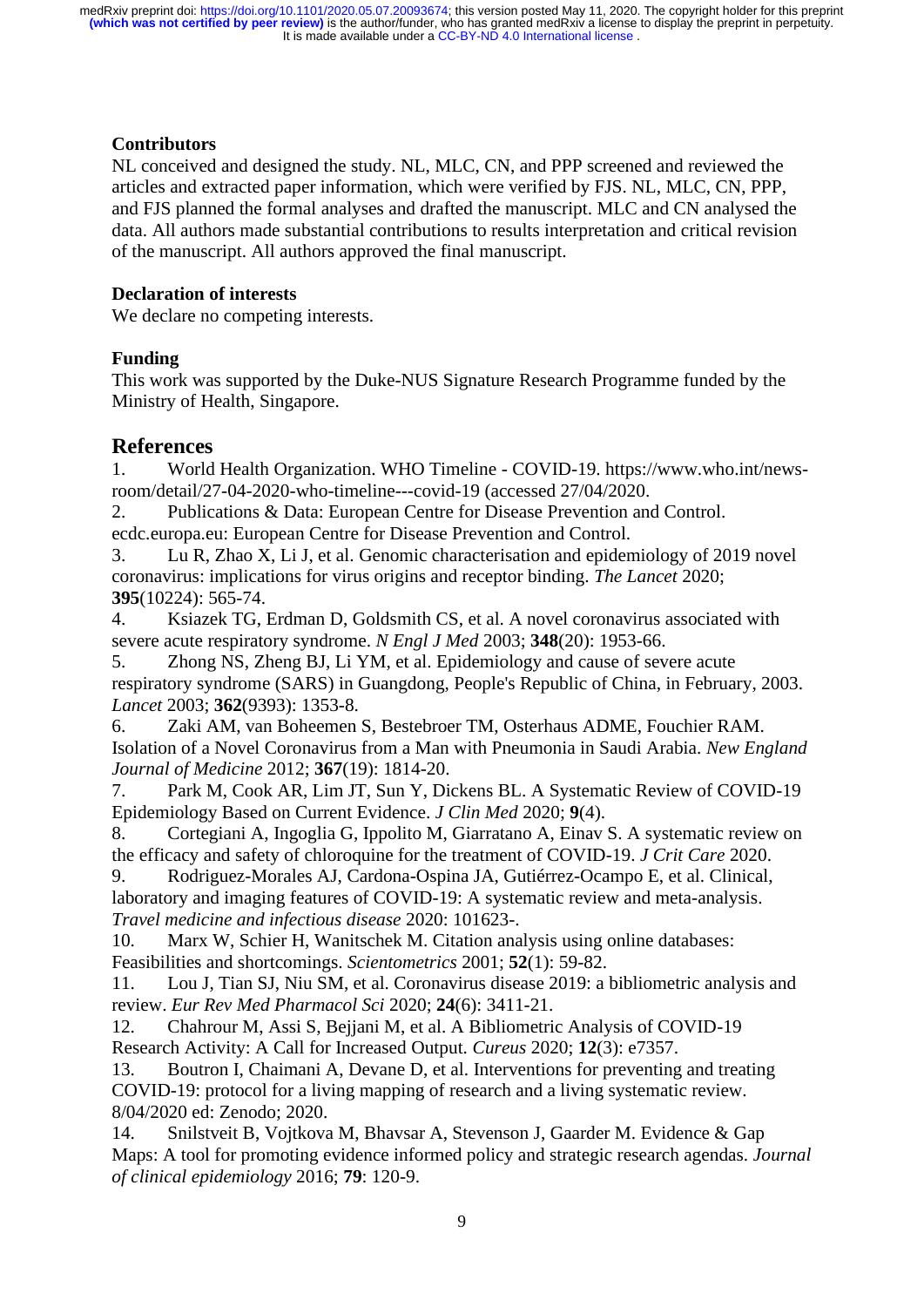15. Saran A, White H. Evidence and gap maps: a comparison of different approaches. *Campbell Systematic Reviews* 2018; **14**(1): 1-38.

16. Katz DL, Williams AL, Girard C, et al. The evidence base for complementary and alternative medicine: methods of Evidence Mapping with application to CAM. *Altern Ther Health Med* 2003; **9**(4): 22-30.

17. Hirsch JE. An index to quantify an individual's scientific research output. *Proc Natl Acad Sci U S A* 2005; **102**(46): 16569-72.

18. Roser M, Ritchie H, Ortiz-Ospina E, Hasell J. "Coronavirus Disease (COVID-19)". OurWorldInData.org; 2020.

19. He X, Lau EHY, Wu P, et al. Temporal dynamics in viral shedding and transmissibility of COVID-19. *Nature Medicine* 2020.

20. Chiu W-T, Huang J-S, Ho Y-S. Bibliometric analysis of Severe Acute Respiratory Syndrome-related research in the beginning stage. *Scientometrics* 2004; **61**(1): 69-77.

21. Zyoud SeH. Global research trends of Middle East respiratory syndrome coronavirus: a bibliometric analysis. *BMC Infectious Diseases* 2016; **16**(1).

22. Huang C, Wang Y, Li X, et al. Clinical features of patients infected with 2019 novel coronavirus in Wuhan, China. *Lancet* 2020; **395**(10223): 497-506.

23. Cao B, Wang Y, Wen D, et al. A Trial of Lopinavir–Ritonavir in Adults Hospitalized with Severe Covid-19. *New England Journal of Medicine* 2020.

24. Ting DSW, Carin L, Dzau V, Wong TY. Digital technology and COVID-19. *Nature Medicine* 2020.

25. Wong ZSY, Zhou J, Zhang Q. Artificial Intelligence for infectious disease Big Data Analytics. *Infection, Disease & Health* 2019; **24**(1): 44-8.

26. LeCun Y, Bengio Y, Hinton G. Deep learning. *Nature* 2015; **521**: 436.

27. Li L, Qin L, Xu Z, et al. Artificial Intelligence Distinguishes COVID-19 from Community Acquired Pneumonia on Chest CT. *Radiology*; **0**(0): 200905.

28. Siettos CI, Russo L. Mathematical modeling of infectious disease dynamics. *Virulence* 2013; **4**(4): 295-306.

29. Wang H, Wang Z, Dong Y, et al. Phase-adjusted estimation of the number of Coronavirus Disease 2019 cases in Wuhan, China. *Cell Discov* 2020; **6**: 10.

30. Kucharski AJ, Russell TW, Diamond C, et al. Early dynamics of transmission and control of COVID-19: a mathematical modelling study. *The Lancet Infectious diseases* 2020.

31. Fang Y, Nie Y, Penny M. Transmission dynamics of the COVID-19 outbreak and effectiveness of government interventions: A data-driven analysis. *Journal of Medical Virology* 2020; **92**(6): 645-59.

32. Jewell NP, Lewnard JA, Jewell BL. Predictive Mathematical Models of the COVID-19 Pandemic: Underlying Principles and Value of Projections. *JAMA* 2020.

33. Kissler SM, Tedijanto C, Goldstein E, Grad YH, Lipsitch M. Projecting the transmission dynamics of SARS-CoV-2 through the postpandemic period. *Science (New York, NY)* 2020: eabb5793.

34. Ting DSW, Carin L, Dzau V, Wong TY. Digital technology and COVID-19. *Nature Medicine* 2020; **26**(4): 459-61.

35. Wilder B, Suen S-C, Tambe M. Preventing Infectious Disease in Dynamic Populations under Uncertainty; 2018.

36. Bent O, Remy SL, Roberts S, Walcott-Bryant A. Novel exploration techniques (NETs) for malaria policy interventions. Thirty-Second AAAI Conference on Artificial Intelligence; 2018; 2018.

37. Manogaran G, Mahroum N, Adawi M, et al. Public reaction to Chikungunya outbreaks in Italy—Insights from an extensive novel data streams-based structural equation modeling analysis. *Plos One* 2018; **13**(5).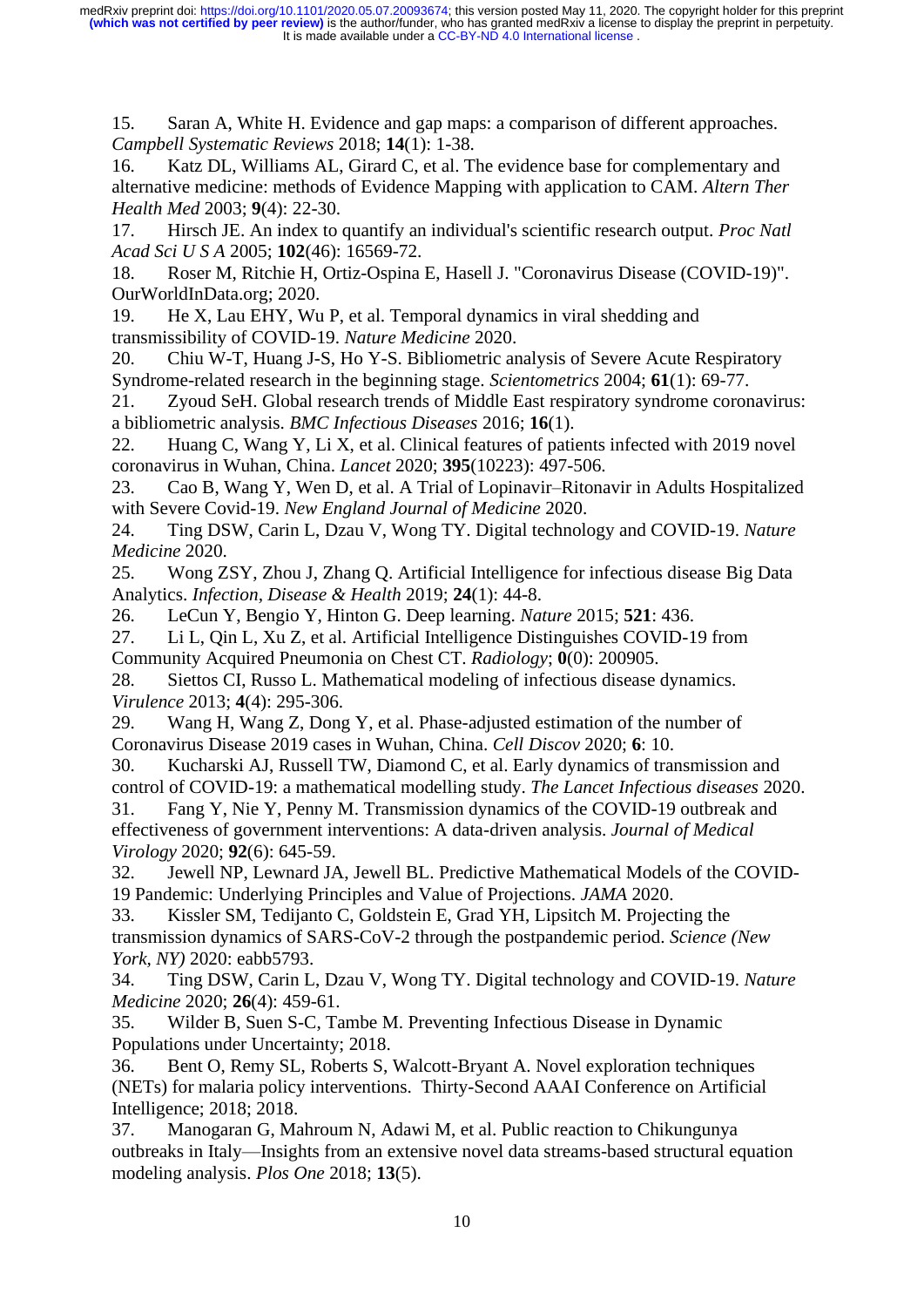38. Olson DR, Bragazzi NL, Alicino C, et al. Global reaction to the recent outbreaks of Zika virus: Insights from a Big Data analysis. *Plos One* 2017; **12**(9).

39. Brooks SK, Webster RK, Smith LE, et al. The psychological impact of quarantine and how to reduce it: rapid review of the evidence. *The Lancet* 2020; **395**(10227): 912-20.

40. Lai J, Ma S, Wang Y, et al. Factors Associated With Mental Health Outcomes Among Health Care Workers Exposed to Coronavirus Disease 2019. *JAMA Network Open* 2020; **3**(3).

41. Galea S, Merchant RM, Lurie N. The Mental Health Consequences of COVID-19 and Physical Distancing: The Need for Prevention and Early Intervention. *JAMA internal medicine* 2020.

42. Golberstein E, Wen H, Miller BF. Coronavirus Disease 2019 (COVID-19) and Mental Health for Children and Adolescents. *JAMA Pediatrics* 2020.

43. Holmes EA, O'Connor RC, Perry VH, et al. Multidisciplinary research priorities for the COVID-19 pandemic: a call for action for mental health science. *The Lancet Psychiatry* 2020.

44. Tan BYQ, Chew NWS, Lee GKH, et al. Psychological Impact of the COVID-19 Pandemic on Health Care Workers in Singapore. *Annals of Internal Medicine* 2020.

45. Mao L, Jin H, Wang M, et al. Neurologic Manifestations of Hospitalized Patients With Coronavirus Disease 2019 in Wuhan, China. *JAMA Neurol* 2020.

46. Wujtewicz M, Dylczyk-Sommer A, Aszkielowicz A, Zdanowski S, Piwowarczyk S, Owczuk R. COVID-19 - what should anaethesiologists and intensivists know about it? *Anaesthesiology intensive therapy* 2020; **52**(1): 34-41.

47. Liang W, Guan W, Chen R, et al. Cancer patients in SARS-CoV-2 infection: a nationwide analysis in China. *Lancet Oncol* 2020; **21**(3): 335-7.

48. Rosenbaum L. The Untold Toll - The Pandemic's Effects on Patients without Covid-19. *N Engl J Med* 2020.

49. Chotirmall SH, Martinez FJ, Schumacker PT, et al. Life at the Editorial 'COVID Frontline': The ATS Journal Family. *American Journal of Respiratory and Critical Care Medicine* 2020.

50. Gautret P, Lagier J-C, Parola P, et al. Hydroxychloroquine and azithromycin as a treatment of COVID-19: results of an open-label non-randomized clinical trial. *International Journal of Antimicrobial Agents* 2020.

51. Liu J, Cao R, Xu M, et al. Hydroxychloroquine, a less toxic derivative of chloroquine, is effective in inhibiting SARS-CoV-2 infection in vitro. *Cell Discovery* 2020; **6**(1).

52. Yao X, Ye F, Zhang M, et al. In Vitro Antiviral Activity and Projection of Optimized Dosing Design of Hydroxychloroquine for the Treatment of Severe Acute Respiratory Syndrome Coronavirus 2 (SARS-CoV-2). *Clin Infect Dis* 2020.

53. Kim AHJ, Sparks JA, Liew JW, et al. A Rush to Judgment? Rapid Reporting and Dissemination of Results and Its Consequences Regarding the Use of Hydroxychloroquine for COVID-19. *Annals of Internal Medicine* 2020.

54. Yazdany J, Kim AHJ. Use of Hydroxychloroquine and Chloroquine During the COVID-19 Pandemic: What Every Clinician Should Know. *Annals of Internal Medicine* 2020.

55. Taccone FS, Gorham J, Vincent J-L. Hydroxychloroquine in the management of critically ill patients with COVID-19: the need for an evidence base. *The Lancet Respiratory Medicine* 2020.

56. White NJ. Cardiotoxicity of antimalarial drugs. *The Lancet Infectious Diseases* 2007; **7**(8): 549-58.

57. Liu M, Caputi TL, Dredze M, Kesselheim AS, Ayers JW. Internet Searches for Unproven COVID-19 Therapies in the United States. *JAMA Internal Medicine* 2020.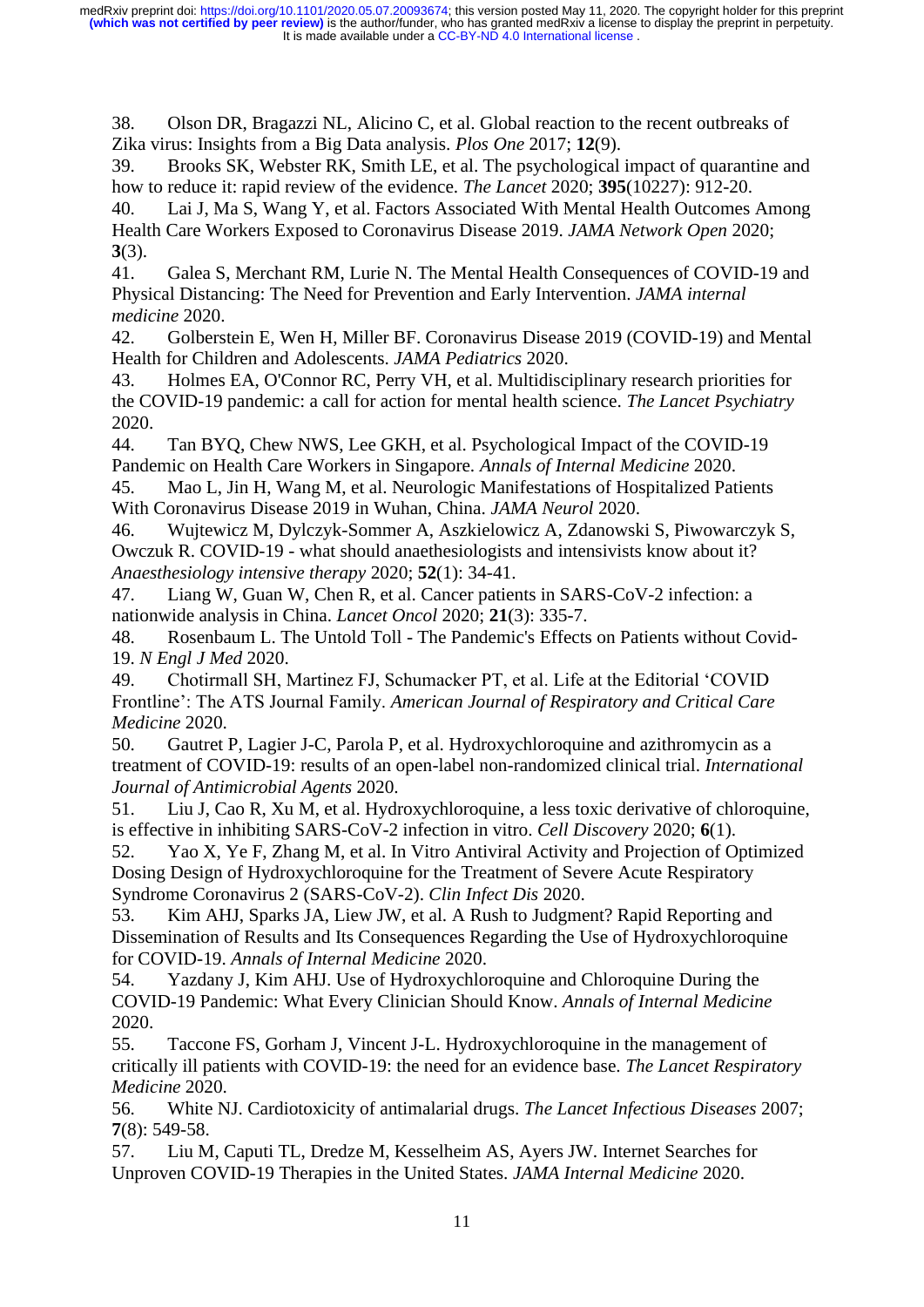58. Brat GA, Weber GM, Gehlenborg N, et al. International Electronic Health Record-Derived COVID-19 Clinical Course Profile: The 4CE Consortium. *medRxiv* 2020: 2020.04.13.20059691.

59. Cowling BJ, Leung GM. Epidemiological research priorities for public health control of the ongoing global novel coronavirus (2019-nCoV) outbreak. *Euro Surveill* 2020; **25**(6).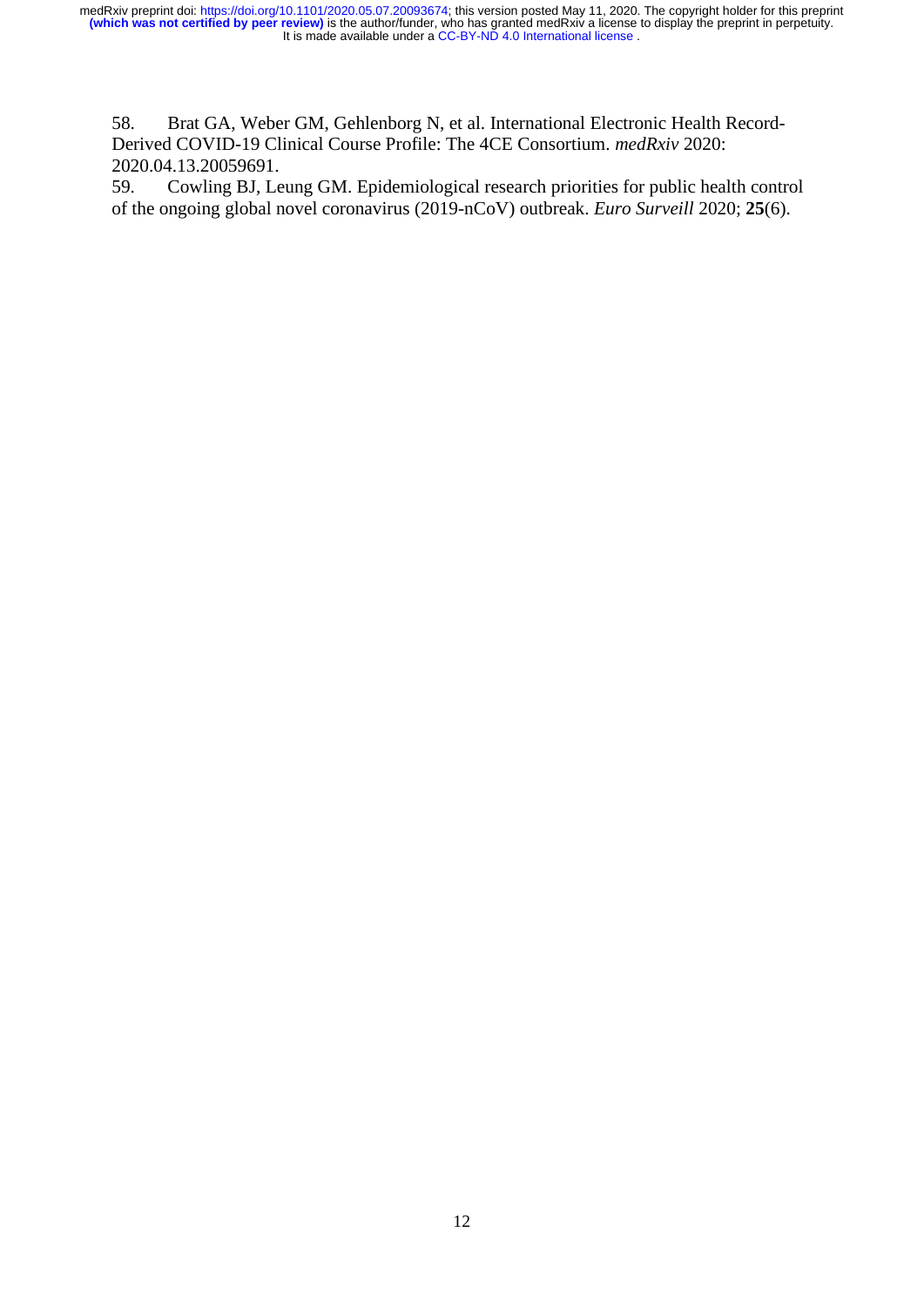# **List of Figures**

**Figure 1: PRISMA flow diagram.**

**Figure 2: Distribution of articles by country.**

**Figure 3: Fractions of (a) articles and (b) cases from each continent from 14 January to 24 March 2020.**

**Figure 4: Evidence maps of the distribution of article topics by (a) article type and (b) continent of origin.**

**Figure 5: Evidence map of the distribution of article topics by medical speciality.**

**Figure 6: Distribution of topics of overview papers.**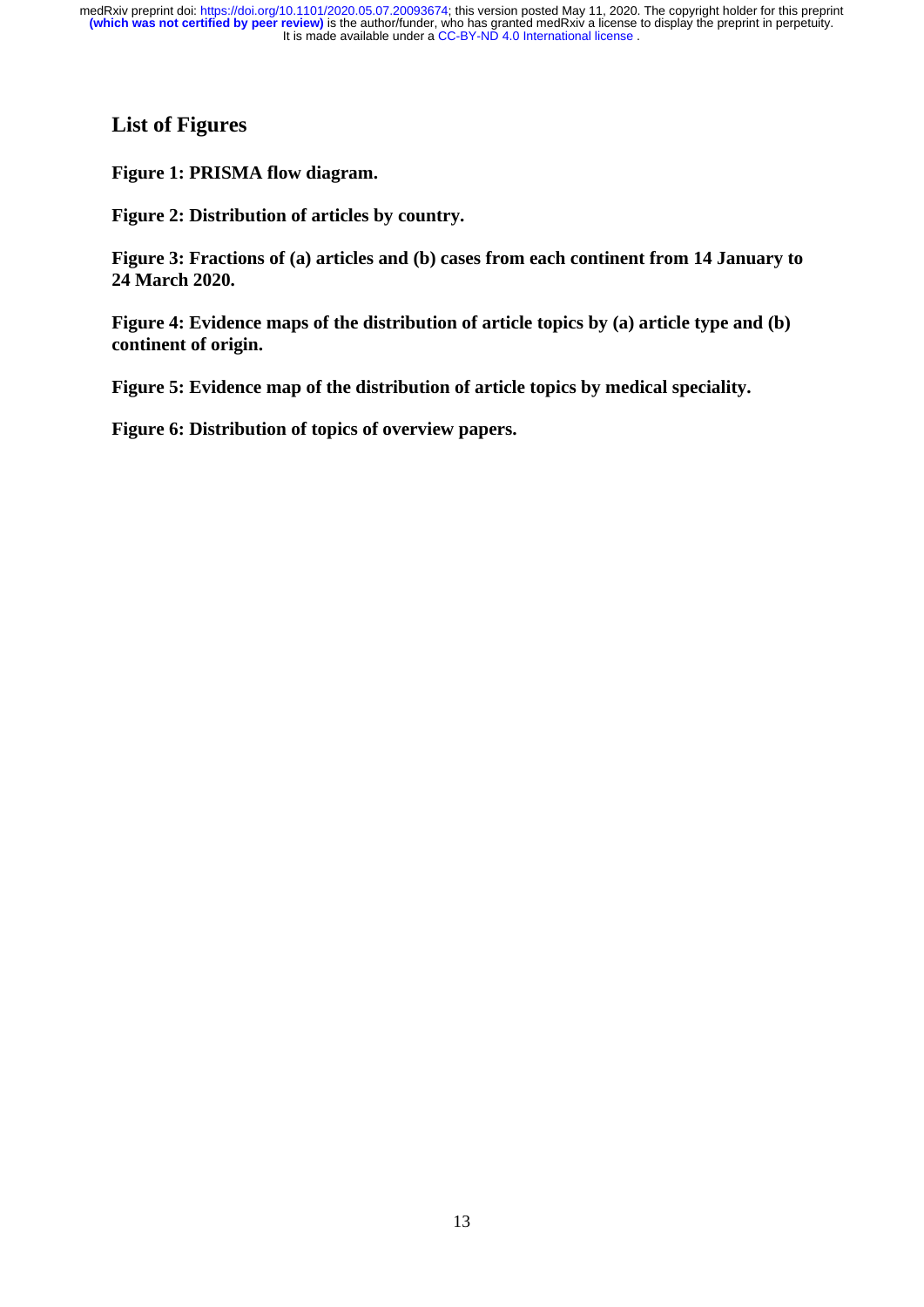

**Figure 1: PRISMA flow diagram.**



**Figure 2: Distribution of articles by country.**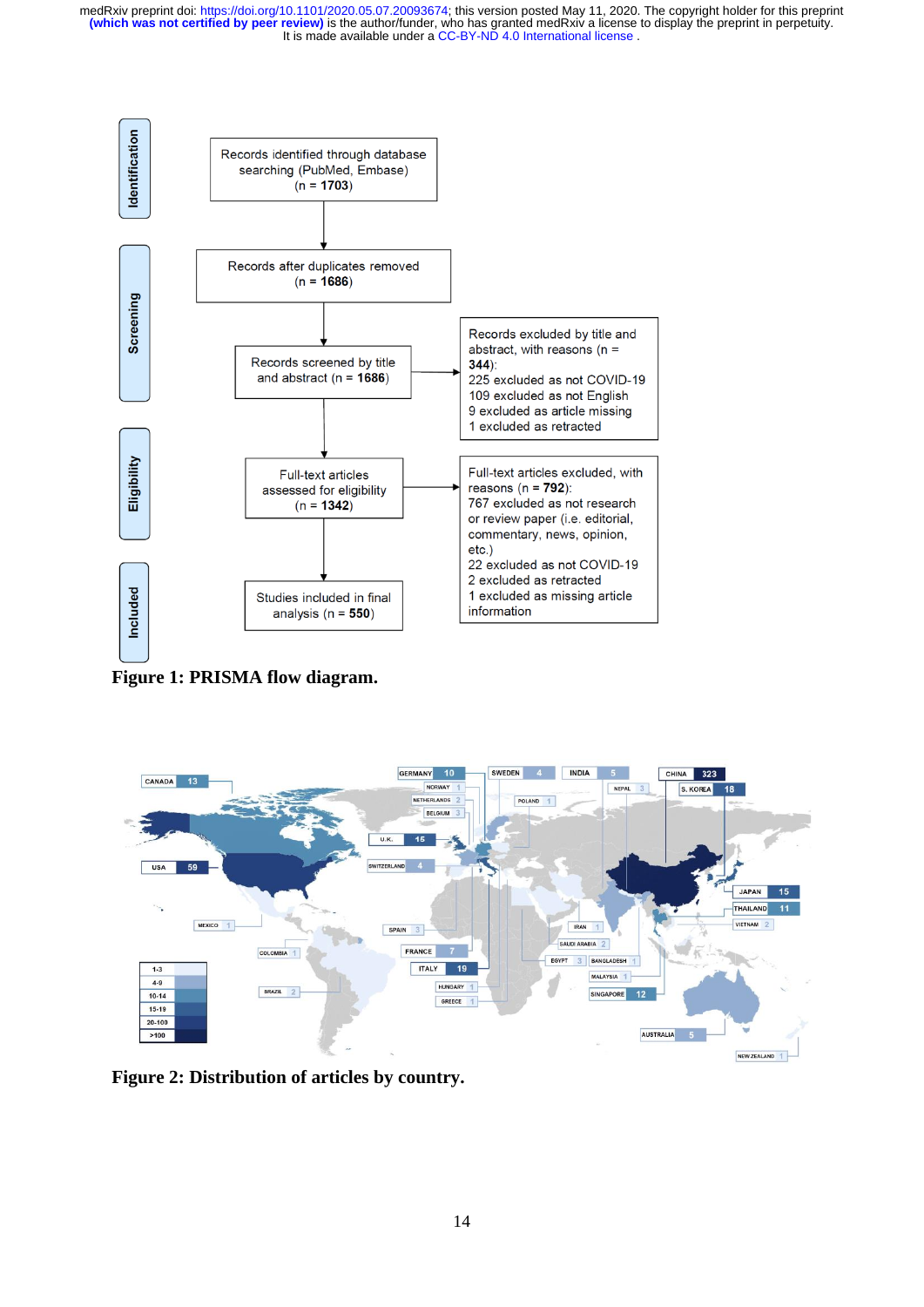

**24 March 2020.**



**Figure 4: Evidence maps of the distribution of article topics by (a) article type and (b) continent of origin.**